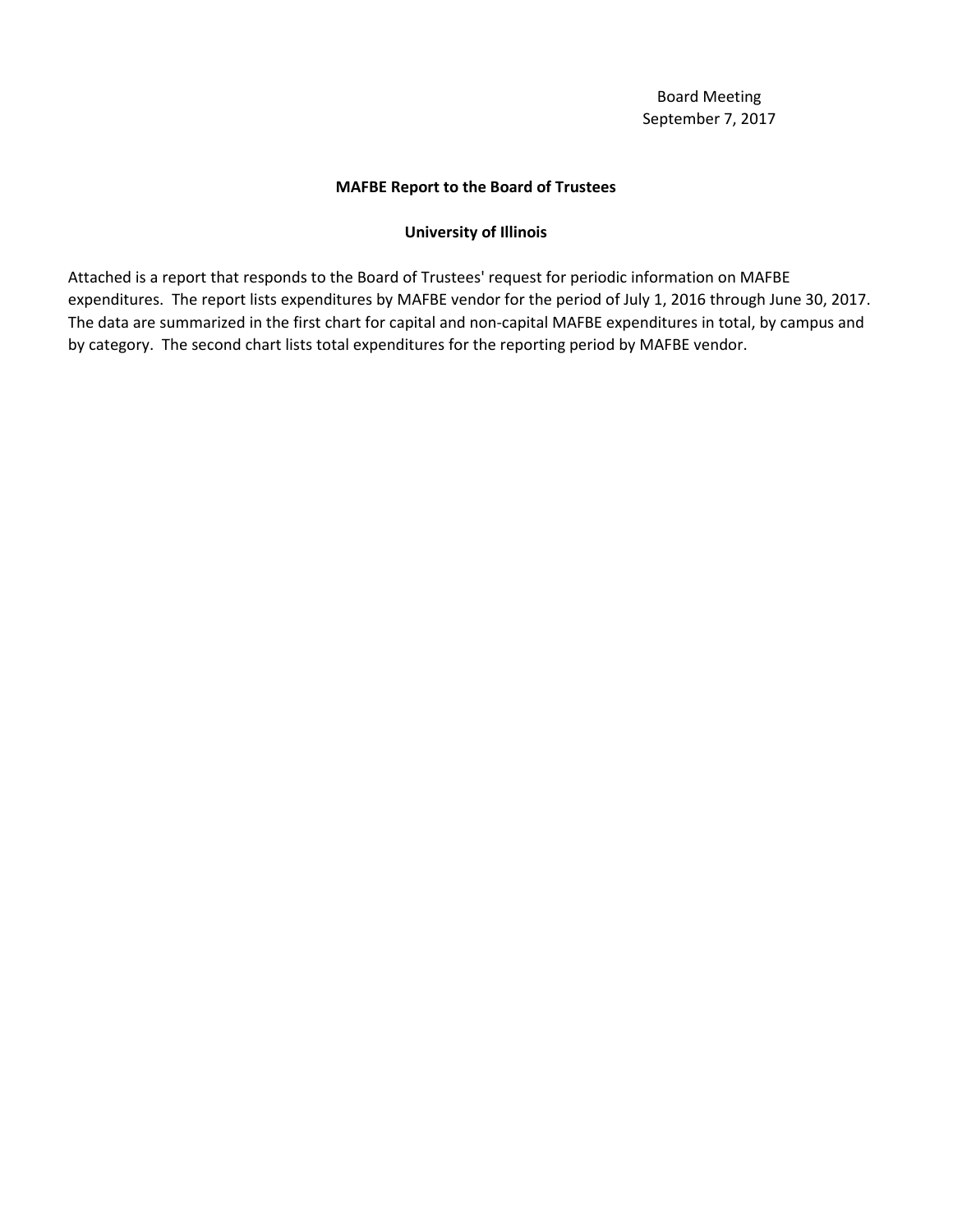

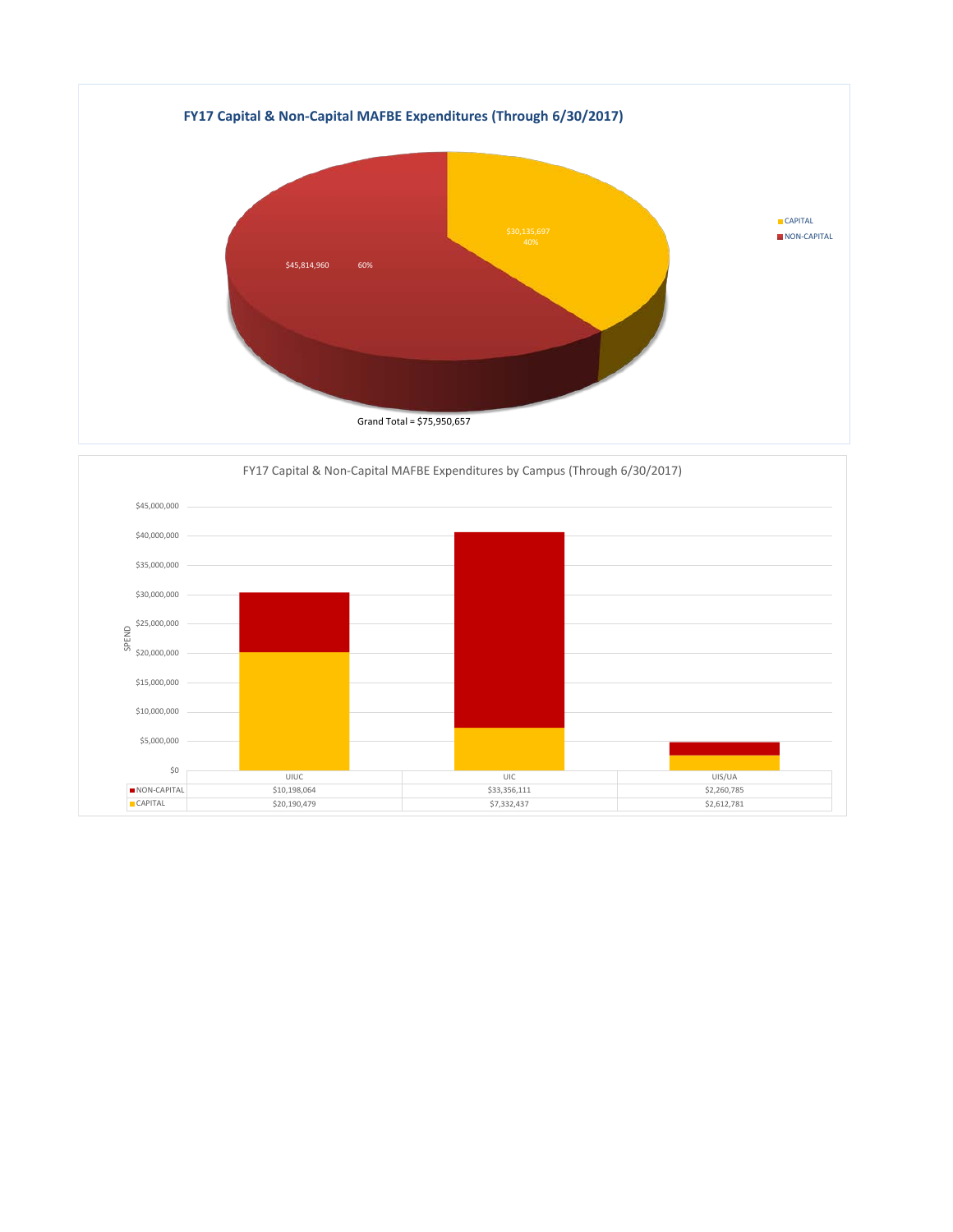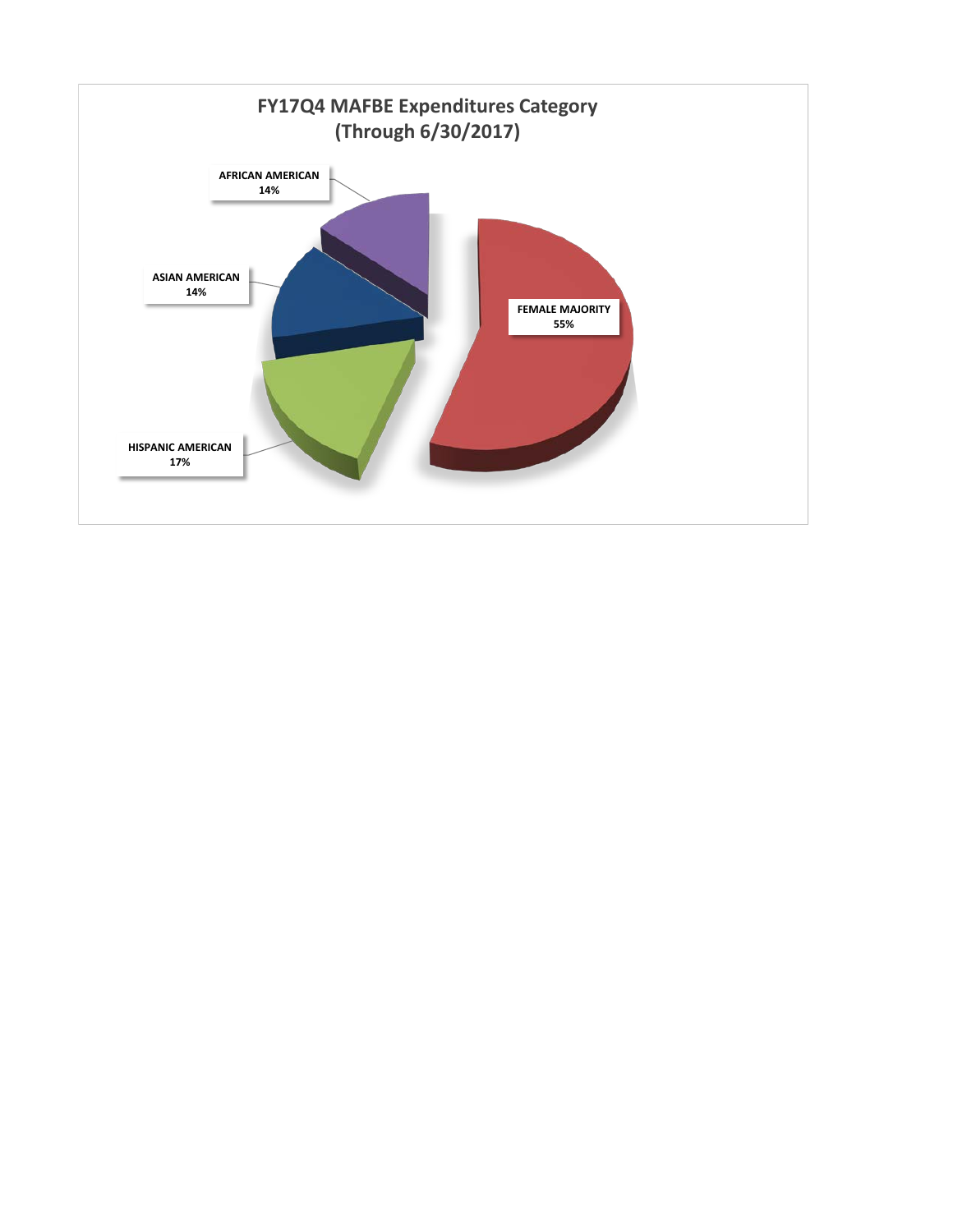| <b>VENDOR NAME</b>                                                                           | Minority-Category                                | FY17 Q1 (Through     | FY17 Q2 (Through   | FY17 Q3 (Through       | FY17 Q4 (Through       | FY17 (Through<br>6/30/2017 |
|----------------------------------------------------------------------------------------------|--------------------------------------------------|----------------------|--------------------|------------------------|------------------------|----------------------------|
| CHICAGO LIGHTHOUSE FOR PEOPLE WHO ARE BLIND AND VISUALLY                                     | DISABLED/SHELTERED/REHABILITATION                | 9/30/2016)           | 12/31/2016)        | 3/31/2017<br>2,648,414 | 6/30/2017<br>1,916,235 | 4,564,649                  |
| APEX HEALTHCARE INC                                                                          | ASIAN AMERICAN MALE                              | 1,305,126            | 1,725,191          |                        |                        | 3,030,316                  |
| PRECISION BUILDERS ASSOCIATES INC                                                            | FEMALE MAJORITY                                  | 1,205,886            | 472,885            | 317,367                | 644,341                | 2,640,480                  |
| <b>MATRIX INTEGRATION LLC</b>                                                                | <b>FEMALE MAJORITY</b>                           | 1,143,295            | 392,436            | 707,280                | 382,515                | 2,625,526                  |
| TSI COMMERCIAL FLOOR COVERING INC                                                            | <b>FEMALE MAJORITY</b>                           | 872,404              | 451,239            | 726,376                | 563,033                | 2,613,053                  |
| CONECTA GROUP INCORPORATED<br>MECCOR INDUSTRIES LTD                                          | HISPANIC AMERICAN FEMALE<br>ASIAN AMERICAN MALE  | 1,175,679<br>681,814 | 803,639<br>409,277 | 855,474                | 487,860<br>317,964     | 2,467,177<br>2,264,528     |
| J MAC ASSOCIATES LIMITED                                                                     | <b>FEMALE MAJORITY</b>                           | 464,357              | 526,963            | 615,591                | 607,067                | 2,213,978                  |
| <b>FOSTER JACOB INC</b>                                                                      | <b>FEMALE MAJORITY</b>                           | 89,019               | 167,220            | 642,858                | 1,113,868              | 2,012,965                  |
| RESOURCE ONE OF ILLINOIS LTD                                                                 | <b>FEMALE MAJORITY</b>                           | 1,256,567            | 160,457            | 340,862                | 110,361                | 1,868,247                  |
| <b>MLN ENTERPRISE</b>                                                                        | <b>FEMALE MAJORITY</b>                           | 118,510              | 82,823             | 612,907                | 841,257                | 1,655,496                  |
| <b>KAVE INC</b>                                                                              | <b>FEMALE MAJORITY</b>                           | 205,303              | 357,838            | 343,923                | 538,117                | 1,445,181                  |
| LCM ARCHITECTS LLC                                                                           | DISABLED/SHELTERED/REHABILITATION                | 358,691              | 375,320            | 480,753                | 144,063                | 1,358,826                  |
| CORPORATE TRAVEL PLANNERS INCORPORATED<br>STUDIO V DESIGN INCORPORATED                       | FEMALE MAJORITY<br>ASIAN AMERICAN FEMALE         | 151,188              | 32,466             | 327,200                | 664,243                | 1,175,097                  |
| LEEDER FURNITURE LLC                                                                         | <b>FEMALE MAJORITY</b>                           | 216,114<br>986,700   | 36,960<br>54,852   | 759,077                | 119,695<br>8,175       | 1,131,846<br>1,049,727     |
| BAILEY EDWARD DESIGN INC                                                                     | FEMALE MAJORITY                                  | 443,900              | 230,326            | 242,428                | 127,159                | 1,043,813                  |
| UJAMAA CONSTRUCTION INCORPORATED                                                             | AFRICAN AMERICAN MALE                            | 221,579              | 111,956            | 324,977                | 331,770                | 990,282                    |
| <b>GORDON ELECTRIC SUPPLY</b>                                                                | <b>FEMALE MAJORITY</b>                           | 762,483              | 125,828            | 50,297                 | 40,140                 | 978,748                    |
| VON ALST OPERATING LLC                                                                       | <b>FEMALE MAJORITY</b>                           | 31,609               | 177,314            | 544,718                | 181,565                | 935,206                    |
| VALOR TECHNOLOGIES INCORPORATED                                                              | HISPANIC AMERICAN MALE                           | 83,718               | 90,000             | 326,430                | 432,547                | 932,695                    |
| MIDWAY CONTRACTING GROUP LLC<br>NATIONAL HVACDBA NATIONAL INSULATION INC                     | HISPANIC AMERICAN MALE<br>AFRICAN AMERICAN MALE  | 419,472              | 192,626            | 76,521                 | 170,718                | 859,337                    |
| OLD VETERAN CONSTRUCTION INC                                                                 | HISPANIC AMERICAN MALE                           | 43,670<br>33,442     | 165,675<br>304,532 | 291,028<br>113,688     | 314,015<br>356,411     | 814,388<br>808,073         |
| DEKAYO CORPORATION                                                                           | HISPANIC AMERICAN MALE                           | 8,302                | 746,010            | 36,033                 | 6,899                  | 797,244                    |
| SUPERIOR FLOOR COVERING INCORPORATED                                                         | <b>FEMALE MAJORITY</b>                           | 482,932              | 170,055            | 68,974                 | 6,814                  | 728,775                    |
| ON THE JOB CONSULTING INC/PIXO                                                               | <b>FEMALE MAJORITY</b>                           | 133,652              | 250,999            | 157,803                | 184,100                | 726,553                    |
| RES CONSTRUCTION INC                                                                         | HISPANIC AMERICAN FEMALE                         | 279,331              | 185,062            | 212,026                | 10,980                 | 687,398                    |
| SOUTHLAND CUSTOM DECORATING INC                                                              | <b>FEMALE MAJORITY</b>                           |                      | 130,272            | 264,212                | 285,197                | 679,681                    |
| CPMH CONSTRUCTION INC                                                                        | HISPANIC AMERICAN MALE                           | 594,360              | 24,930             | 28,699                 | 3,189                  | 651,178                    |
| <b>GREEN HOME EXPERTS LLC</b>                                                                | <b>FEMALE MAJORITY</b>                           | 123,500              | 306,602            | 68,814                 | 124,675                | 623,590                    |
| FICEK ELECTRIC AND COMMUNICATION SYSTEMS INCORPORATED<br>COOK FASSER ASSOCIATES INCORPORATED | FEMALE MAJORITY<br><b>FEMALE MAJORITY</b>        | 111,294              | 128,707            | 47,131                 | 332,959                | 620,092                    |
| NEW BEGINNINGS CONTRACTORS INC                                                               | AFRICAN AMERICAN MALE                            | 361,646<br>185,000   | 1,951<br>204,827   | 8,524<br>91,466        | 234,307<br>94,127      | 606,428<br>575,420         |
| STOCKS BUSINESS FURNITURE INC/STOCKS OFFICE FURNITURE                                        | FEMALE MAJORITY                                  | 8,828                | 24,435             | 490,520                | 14,837                 | 538,620                    |
| JP EXCAVATING AND TRUCKING                                                                   | AFRICAN AMFRICAN FFMALE                          | 208,294              | 163,873            | 94,553                 | 64,860                 | 531,580                    |
| KRUT'S ELECTRIC INCORPORATED                                                                 | <b>FEMALE MAJORITY</b>                           |                      | 171,591            | 198,036                | 140,710                | 510,337                    |
| MONTERREY SECURITY CONSULTANTS INC                                                           | HISPANIC AMERICAN MALE                           | 66,441               | 54,163             | 180,997                | 189,721                | 491,323                    |
| COMMERCIAL FLOOR COVERING INC/TSI COMMERCIAL FLOOR COVERING                                  | FEMALE MAJORITY                                  | 204,831              | 35,472             | 162,170                | 87,585                 | 490,057                    |
| JAMESON SHEET METAL INC<br>MARKET CONTRACTING SERVICES INC                                   | <b>FEMALE MAJORITY</b><br>HISPANIC AMERICAN MALE | 221,504              | 169,712            |                        | 88,458                 | 479,674                    |
| SUPPLIED INDUSTRIAL SOLUTIONS INC                                                            | AFRICAN AMERICAN MALE                            | 170,929<br>57,753    | 20,488<br>151,587  | 151,259<br>132,779     | 132,557<br>98,349      | 475,232<br>440,468         |
| F J ROBINSONS CONTRACTING                                                                    | AFRICAN AMERICAN MALE                            | 116,489              | 97,057             | 75,940                 | 124,805                | 414,291                    |
| INTERNATIONAL QUALITY CONTRACTING INC                                                        | AFRICAN AMERICAN FEMALE                          |                      |                    | 133,020                | 279,025                | 412,044                    |
| PRAIRIE RESTORATIONS INCORPORATED                                                            | <b>FEMALE MAJORITY</b>                           | 194,459              | 43,699             | 28,386                 | 129,985                | 396,529                    |
| NESTBUILDERS INC DBA DBHMS                                                                   | HISPANIC AMERICAN MALE                           | 67,753               | 90,635             | 31,799                 | 196,670                | 386,857                    |
| ANDERSON LOCK COMPANY LTD                                                                    | <b>FEMALE MAJORITY</b>                           | 46,847               | 105,190            | 109,985                | 87,551                 | 349,573                    |
| MCGUIRE IGLESKI AND ASSOCIATES INCORPORATED<br>ENVIRONMENTAL SYSTEMS DESIGN INC              | <b>FEMALE MAJORITY</b><br>ASIAN AMERICAN MALE    | 168,589              | 119,601            | 46,104                 | 11,643                 | 345,937                    |
| ELETE CONSTRUCTION AND ENVIRONMENTAL INC                                                     | AFRICAN AMERICAN MALE                            | 62,217<br>75,207     | 10,841<br>88,904   | 203,335<br>39,873      | 63,780<br>132,683      | 340,172<br>336,667         |
| ELECTRICAL CONTRACTORS INC                                                                   | FEMALE MAJORITY                                  | 519                  | 50,505             | 124,488                | 149,504                | 325,017                    |
| <b>JSR ENTERPRISES INC</b>                                                                   | AFRICAN AMERICAN FEMALE                          | 110,038              | 65,377             | 44,430                 | 95,113                 | 314,958                    |
| DASHCOINC                                                                                    | <b>FEMALE MAJORITY</b>                           | 97,421               | 21,120             | 156,620                | 37,735                 | 312,896                    |
| TEMCO HEATING AIR CONDITIONING INC                                                           | <b>FEMALE MAJORITY</b>                           |                      | 169,943            |                        | 136,863                | 306,806                    |
| LOTHAN VAN HOOK DESTEFANO ARCHITECTURE LLC                                                   | <b>FEMALE MAJORITY</b>                           | 306,092              |                    |                        |                        | 306,092                    |
| RJS CONSTRUCTORS INC                                                                         | <b>FEMALE MAJORITY</b>                           | 19,008               | 1,282              | 138,120                | 146,046                | 304,456                    |
| ROBERT L MILLER AND ASSOCIATES INCORPORATED<br>JRH ENTERPRISES INC                           | AFRICAN AMERICAN MALE<br><b>FEMALE MAJORITY</b>  | 96,488               | 62,405             | 23,924                 | 118,367                | 301,184                    |
| SHEN MILSOM WILKE LLC                                                                        | ASIAN AMERICAN MALE                              | 15,907               | 74,470             | 55,147                 | 145,957                | 291,480                    |
| <b>QC ENTERPRISES INC</b>                                                                    | FEMALE MAJORITY                                  | 72,011<br>201,206    | 27,005<br>14,649   | 118,499<br>47,308      | 69,749<br>22,420       | 287,265<br>285,583         |
| INTER CITY SUPPLY COMPANY INC                                                                | AFRICAN AMERICAN FEMALE                          | 46,244               | 69,605             | 84,674                 | 80,017                 | 280,540                    |
| PACE SYSTEMS INC.                                                                            | ASIAN AMERICAN MALE                              | 54,09                | 18,044             | 160,945                | 45,63                  | 278,719                    |
| MILLENNIA PROFESSIONAL SERVICES OF ILLINOIS LTD                                              | ASIAN AMERICAN MALE                              | 129,191              |                    | 81,291                 | 65,438                 | 275,920                    |
| NATIONAL PAINTING INCORPORATED                                                               | FEMALE MAJORITY                                  | 62,446               | 18,202             | 82,442                 | 108,571                | 271,662                    |
| FRANKLYNN INC/CHEMICAL MAINTENANCE INC CMI                                                   | <b>FEMALE MAJORITY</b>                           | 38,115               | 72,995             | 83,803                 | 75,655                 | 270,568                    |
| PARAGON PIPECOVERERS INC<br>A LUCAS SONS STEEL                                               | <b>FEMALE MAJORITY</b><br>FEMALE MAJORITY        |                      | 12,375             | 202,975                | 54,822                 | 270,172                    |
| BAUER LATOZA STUDIO LIMITED                                                                  | HISPANIC AMERICAN MALE                           | 7,049<br>61,661      | 2,977<br>110,145   | 258,300<br>49,824      | 43,306                 | 268,326<br>264,936         |
| ENVIRONMENTAL DESIGN INTERNATIONAL INC                                                       | AFRICAN AMERICAN FEMALE                          | 96,886               | 75,104             | 59,922                 | 26,033                 | 257,946                    |
| MOODY NOLAN INCORPORATED                                                                     | AFRICAN AMERICAN MALE                            | 9,784                |                    |                        | 244,099                | 253,883                    |
| SNTIAL TECHNOLOGIES INCORPORATED                                                             | ASIAN AMERICAN MALE                              | 700                  | 59,140             | 80,580                 | 113,145                | 253,565                    |
| MILLER BUILDING GROUP                                                                        | AFRICAN AMERICAN MALE                            | 8,640                |                    | 93,150                 | 151,380                | 253,170                    |
| PREMIER STAFFING SOURCE INC                                                                  | AFRICAN AMERICAN FEMALE                          | 40,400               | 35,305             | 76,575                 | 100,571                | 252,851                    |
| RUBINOS AND MESIA ENGINEERS INC<br>PEDIATRIC INTERACTIONS INCORPORATED                       | ASIAN AMERICAN MALE<br><b>FEMALE MAJORITY</b>    | 78,822               | 36,849             | 74,890                 | 61,746                 | 252,307                    |
| <b>NES INC</b>                                                                               | HISPANIC AMERICAN MALE                           | 81,340               | 54,622             | 39,245                 | 71,397                 | 246,602                    |
| CCS INTERNATIONAL INC                                                                        | ASIAN AMERICAN MALE                              | 70,127<br>20,300     | 46,856<br>28,468   | 15,424<br>115,881      | 100,755<br>50,760      | 233,162<br>215,409         |
| <b>NEW STAR INC</b>                                                                          | DISABLED/SHELTERED/REHABILITATION                |                      |                    |                        | 210,248                | 210,248                    |
| <b>URBAN WORKS LTD</b>                                                                       | HISPANIC AMERICAN FEMALE                         | 19,782               | 101,135            | 76,288                 |                        | 197,205                    |
| VISION PAINTING AND DECORATING SERVICES INCORPORATED                                         | AFRICAN AMERICAN MALE                            | 113,800              | 28,000             | 43,135                 | 9,000                  | 193,935                    |
| IW G INC                                                                                     | HISPANIC AMERICAN MALE                           |                      |                    |                        | 189,000                | 189,000                    |
| CENTRAL STATES DBA ARGO SUMMIT                                                               | FEMALE MAJORITY                                  | 120,790              | 15,192             | 3,788                  | 40,945                 | 180,716                    |
| PHD SERVICES LLC<br><b>VEYA INC</b>                                                          | <b>FEMALE MAJORITY</b><br>AFRICAN AMERICAN MALE  | 26,051               | 40,576             | 46,765                 | 64,476                 | 177,868                    |
| INTEGRATING GREEN TECHNOLOGIES INC                                                           | AFRICAN AMERICAN MALE                            | 11,957<br>169,757    | 6,480<br>5,231     | 19,512<br>433          | 137,601                | 175,550<br>175,422         |
| <b>JM POLCURR INC</b>                                                                        | HISPANIC AMERICAN MALE                           |                      | 3,321              | 112,732                | 59,023                 | 175,076                    |
| OTTSIE LLC                                                                                   | <b>FEMALE MAJORITY</b>                           | 28,314               | 141,404            |                        |                        | 169,718                    |
| RTM ASSOCIATES INC                                                                           | ASIAN AMERICAN MALE                              | 38,567               | 30,403             | 45,038                 | 54,012                 | 168,019                    |
| DESIGN AIR INC                                                                               | AFRICAN AMERICAN MALE                            | 82,440               | 76,500             |                        |                        | 158,940                    |
| DAVID MASON ASSOCIATES OF ILLINOIS LTD                                                       |                                                  |                      |                    |                        |                        |                            |
| ILLINI SUPPLY INCORPORATED                                                                   | AFRICAN AMERICAN MALE                            | 32,532               | 48,283             | 5,932                  | 66,109                 | 152,855                    |
|                                                                                              | <b>FEMALE MAJORITY</b>                           | 14,716               | 51,995             | 80,223                 | 5,472                  | 152,406                    |
| ROSS BARNEY ARCHITECTS INC<br><b>STRUCTURE DESIGNS INC</b>                                   | FEMALE MAJORITY<br>AFRICAN AMERICAN MALE         | 49,467               | 44,790<br>1,764    | 10,000<br>146,322      | 46,966                 | 151,223<br>148,086         |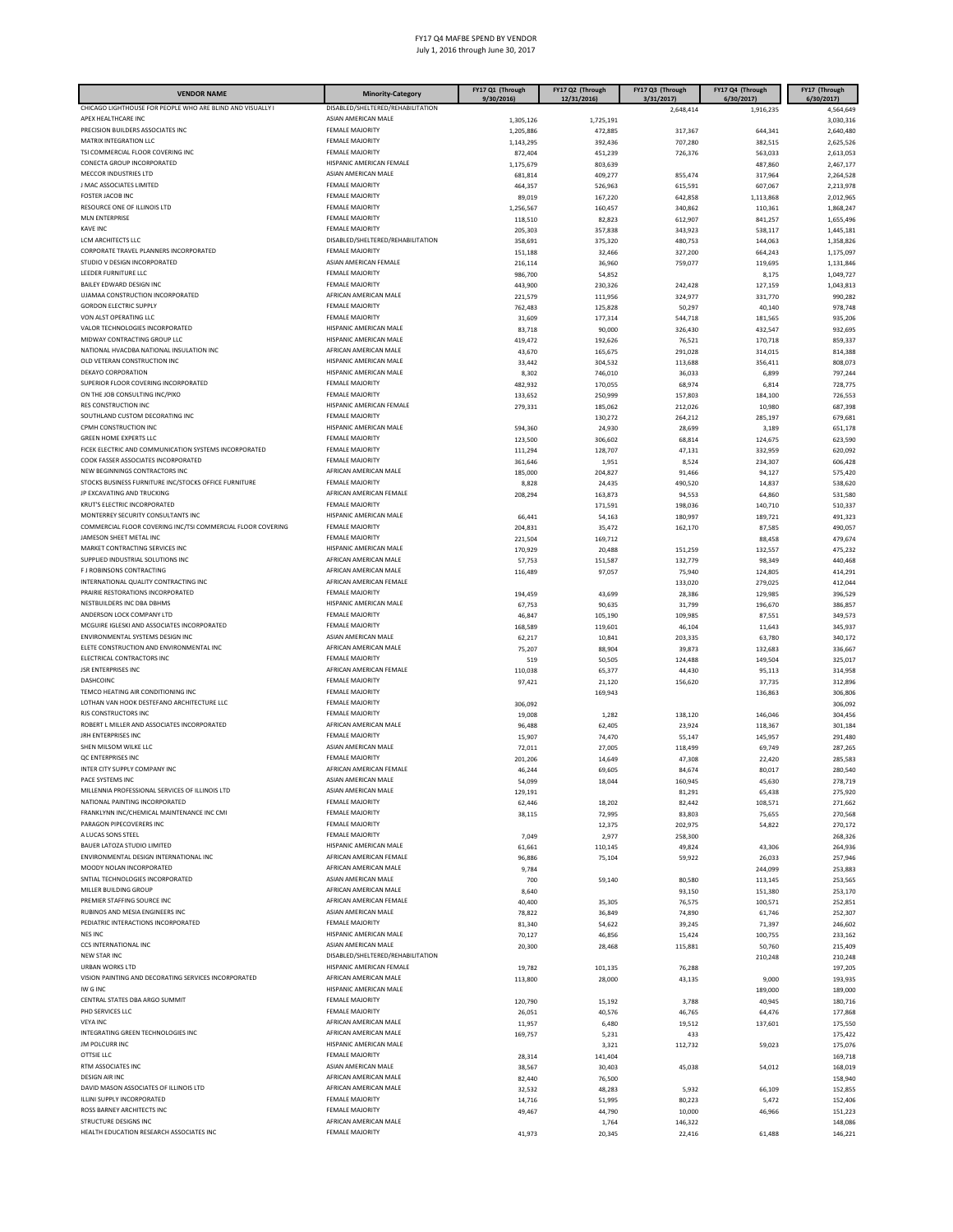| <b>VENDOR NAME</b>                                                 | <b>Minority-Category</b>                          | FY17 Q1 (Through  | FY17 Q2 (Through<br>12/31/2016) | FY17 Q3 (Through<br>3/31/2017) | FY17 Q4 (Through<br>6/30/2017 | FY17 (Through<br>6/30/2017 |
|--------------------------------------------------------------------|---------------------------------------------------|-------------------|---------------------------------|--------------------------------|-------------------------------|----------------------------|
| CR SCHMIDT INC                                                     | FEMALE MAJORITY                                   | 9/30/2016         | 134,100                         |                                | 11,828                        | 145,928                    |
| DYNAMIX ENGINEERING LTD                                            | AFRICAN AMERICAN MALE                             | 53,300            | 4,277                           | 70,342                         | 15,589                        | 143,508                    |
| TAC CONSTRUCTION COMPANY                                           | <b>FEMALE MAJORITY</b>                            | 6,619             | 50,760                          | 71,227                         | 13,233                        | 141,839                    |
| <b>EKLA CORPORATION</b>                                            | ASIAN AMERICAN FEMALE                             | 15,132            | 53,829                          | 28,288                         | 43,462                        | 140,711                    |
| MIDWEST MOVING AND STORAGE INC                                     | HISPANIC AMERICAN MALE                            | 3,718             | 9,767                           | 50,895                         | 75,968                        | 140,347                    |
| <b>BPI TESTING LLC</b>                                             | FEMALE MAJORITY                                   | 72,101            | 47,436                          | 20,203                         | 450                           | 140,189                    |
| SPEEDY GONZALES LANDSCAPING INC<br><b>GLASS DESIGNERS INC</b>      | HISPANIC AMERICAN MALE<br>AFRICAN AMERICAN MALE   |                   | 137,045                         |                                |                               | 137,045                    |
| CHRISTY WEBBER AND CO/CHRISTY WEBBER LANDSCAPES                    | <b>FEMALE MAJORITY</b>                            | 36,715            | 136,841<br>72,987               | 14,196                         | 11,110                        | 136,841<br>135,008         |
| PRIMERA ENGINEERS LTD                                              | FEMALE MAJORITY                                   | 77,422            | 12,422                          | 11,872                         | 32,909                        | 134,625                    |
| DOYLE AND ASSOCIATES                                               | <b>FEMALE MAJORITY</b>                            | 98,126            |                                 |                                | 34,508                        | 132,634                    |
| MSM SOLUTIONS INC                                                  | AFRICAN AMERICAN MALE                             | 111,751           | 2,280                           |                                | 17,605                        | 131,636                    |
| <b>QUANTUM CROSSINGS LLC</b>                                       | HISPANIC AMERICAN MALE                            | 19,000            | 6,770                           | 100,674                        |                               | 126,444                    |
| REAL DESIGNS INC                                                   | FEMALE MAJORITY                                   | 44,167            |                                 | 1,822                          | 77,518                        | 123,507                    |
| CHICAGO COMMERCIAL INSTALLATION INC                                | ASIAN AMERICAN FEMALE                             |                   | 40,905                          | 74,993                         | 7,575                         | 123,473                    |
| <b>BRUSH ARCHITECTS LLC</b><br>ARDMORE ASSOCIATES LLC              | <b>FEMALE MAJORITY</b><br>AFRICAN AMERICAN FEMALE | 22,967            | 12,183                          | 68,370                         | 19,495                        | 123,016                    |
| <b>BELLA BAGNO INC</b>                                             | FEMALE MAJORITY                                   | 28,970<br>27,363  | 52,335<br>27,643                | 10,343<br>38,537               | 30,539<br>23,953              | 122,186<br>117,496         |
| JF CARPENTRY SERVICES INC                                          | HISPANIC AMERICAN MALE                            |                   | 86,055                          | 30,891                         |                               | 116,946                    |
| KATCO DEVELOPMENT INC                                              | <b>FEMALE MAJORITY</b>                            | 106,884           | 6,617                           |                                |                               | 113,501                    |
| MEP INFRASTRUCTURE SOLUTIONS INCORPORATED                          | HISPANIC AMERICAN MALE                            | 14,157            | 8,500                           | 41,162                         | 49,537                        | 113,356                    |
| LEAD IT CORPORATION                                                | ASIAN AMERICAN FEMALE                             |                   | 26,880                          | 55,325                         | 30,870                        | 113,075                    |
| TOLTECH PLUMBING CONTRACTORS LLC                                   | HISPANIC AMERICAN FEMALE                          | 15,806            | 2,759                           | 31,722                         | 62,415                        | 112,702                    |
| ROMERO STEEL COMPANY INC                                           | HISPANIC AMERICAN MALE                            | 53,622            | 47,295                          | 10,836                         |                               | 111,753                    |
| VIVA USA INCORPORATED<br>EVERY BLOOMIN INDUSTRIAL SUPPLYINC        | ASIAN AMERICAN FEMALE<br><b>FEMALE MAJORITY</b>   |                   | 17,026                          | 31,050                         | 63,419                        | 111,495                    |
| SPC CONSULTING LLC/SPC EDUCATIONAL SOLUTIONS                       | HISPANIC AMERICAN FEMALE                          | 37,161<br>102,065 | 2,230                           | 19,170                         | 44,460                        | 103,021<br>102,065         |
| GLOBAL WATER TECHNOLOGY INC                                        | HISPANIC AMERICAN FEMALE                          | 39,266            | 10,431                          | 16,971                         | 30,766                        | 97,433                     |
| ANDERSON AND SHAH ROOFING INC                                      | ASIAN AMERICAN MALE                               | 17,369            | 54,354                          | 25,180                         |                               | 96,904                     |
| DUST EM CLEAN MAINTENANCE COMPANY INC                              | AFRICAN AMERICAN FEMALE                           |                   | 26,443                          | 39,589                         | 29,692                        | 95,725                     |
| MATRIX ENGINEERING CORPORATION                                     | AFRICAN AMERICAN MALE                             | 20,998            | 6,574                           | 47,478                         | 18,909                        | 93,960                     |
| LOESCHER HEATING AND AIR CONDITIONING                              | FEMALE MAJORITY                                   |                   | 10,553                          |                                | 82,286                        | 92,839                     |
| HILLCO DISTRIBUTING                                                | <b>FEMALE MAJORITY</b>                            | 4,041             |                                 | 28,305                         | 57,816                        | 90,162                     |
| RELIABLE ENVIRONMENTAL SOLUTIONS INCORPORATED                      | <b>FEMALE MAJORITY</b>                            | 27,705            | 19,134                          | 35,422                         | 7,887                         | 90,146                     |
| <b>EXPRESS ELECTRIC SUPPLY</b>                                     | AFRICAN AMERICAN MALE                             |                   | 9,000                           | 2,520                          | 77,883                        | 89,403                     |
| M AND G GRAPHICS INC<br>ENBEE PAINTING AND DECORATING INCORPORATED | FEMALE MAJORITY<br>FEMALE MAJORITY                | 8,044             | 29,205                          | 26,761                         | 22,895                        | 86,905                     |
| LA GRANGE CRANE SERVICE INC                                        | <b>FEMALE MAJORITY</b>                            | 25,303            | 41,966                          | 17,285                         | 2,275<br>18,954               | 86,829<br>86,742           |
| OBAMA ENERGY CORPORATION                                           | AFRICAN AMERICAN MALE                             |                   | 67,788<br>27,089                | 56,360                         |                               | 83,449                     |
| LIVEWIRE ELECTRICAL SYSTEMS INCORPORATED                           | AFRICAN AMERICAN MALE                             | 42,178            | 5,729                           | 7,277                          | 27,845                        | 83,029                     |
| DURANGO PAINTING INC                                               | HISPANIC AMERICAN MALE                            |                   | 43,862                          | 2,800                          | 33,272                        | 79,934                     |
| STEARNJOGLEKAR LTD                                                 | ASIAN AMERICAN MALE                               | 9,806             | 16,806                          | 7,438                          | 45,313                        | 79,362                     |
| STR PARTNERS LLC                                                   | ASIAN AMERICAN MALE                               |                   |                                 |                                | 78,886                        | 78,886                     |
| UNIVERSAL ASBESTOS REMOVAL INC                                     | HISPANIC AMERICAN MALE                            |                   |                                 | 78,632                         |                               | 78,632                     |
| BRAILSFORD AND DUNLAVEY INCORPORATED                               | AFRICAN AMERICAN MALE                             | 12,250            |                                 |                                | 66,330                        | 78,580                     |
| ARCHITECTS ENTERPRISE LTD<br>DAS CONSULTING SERVICES LLC           | AFRICAN AMERICAN MALE<br>ASIAN AMERICAN FEMALE    | 30,837            | 14,420                          | 21,405                         | 11,237                        | 77,900                     |
| <b>TERRA ENGINEERING LTD</b>                                       | FEMALE MAJORITY                                   | 11,853<br>2,715   | 21,594                          | 27,964<br>551                  | 37,048<br>50,508              | 76,865<br>75,368           |
| ROOF TOP SEDUMS LLC                                                | FEMALE MAJORITY                                   |                   |                                 | 75,155                         | $\overline{2}$                | 75,157                     |
| SPRUCE TECHNOLOGY INCORPORATED                                     | ASIAN AMERICAN MALE                               |                   |                                 | 38,780                         | 34,563                        | 73,343                     |
| ELECTRONIC KNOWLEDGE INTERCHANGE COMPANY                           | AFRICAN AMERICAN MALE                             |                   |                                 | 17,400                         | 55,400                        | 72,800                     |
| AMAZING EDIBLES LTD                                                | HISPANIC AMERICAN FEMALE                          | 9,583             | 44,148                          | 9,420                          | 9,485                         | 72,635                     |
| PROFESSIONAL DYNAMIC NETWORK INC                                   | AFRICAN AMERICAN MALE                             | 27,656            | 8,140                           | 16,965                         | 18,794                        | 71,555                     |
| DEVELOPMENTAL SERVICES CENTER                                      | DISABLED/SHELTERED/REHABILITATION                 |                   |                                 | 25,278                         | 45,840                        | 71,119                     |
| FUHRMANN ENGINEERING INC<br><b>CORPORATE CONCEPTS INC</b>          | <b>FEMALE MAJORITY</b><br>FEMALE MAJORITY         | 4,404             | 19,329                          | 40,256                         | 7,123                         | 71,113                     |
| SEICO INC                                                          | DISABLED/SHELTERED/REHABILITATION                 |                   |                                 | 64,838                         | 5,638<br>42,585               | 70,476                     |
| IMC CONNECT INC                                                    | AFRICAN AMERICAN MALE                             | 3,702             | 17,167<br>69,873                | 6,734                          |                               | 70,188<br>69,873           |
| MORRISSEY CONTRACTING                                              | <b>FEMALE MAJORITY</b>                            | 53,757            | 10,508                          | 2,043                          | 3,060                         | 69,368                     |
| <b>TERRA DEMOLITION</b>                                            | HISPANIC AMERICAN MALE                            |                   |                                 | 12,714                         | 55,710                        | 68,424                     |
| WOLF ELECTRIC INC                                                  | FEMALE MAJORITY                                   |                   |                                 |                                | 67,545                        | 67,545                     |
| LIMERED STUDIO INCORPORATED                                        |                                                   | 2,428             | 3,019                           | 16,078                         | 45,720                        | 67,245                     |
| SALUS INC                                                          | HISPANIC AMERICAN MALE                            | 2,420             | 64,548                          |                                |                               | 66,968                     |
| UNIVERSAL INSULATION INC                                           | HISPANIC AMERICAN MALE<br>AFRICAN AMERICAN MALE   |                   |                                 | 48,060                         | 17,820                        | 65,880                     |
| PUGH JONES AND JOHNSON PC<br>PANIAGUA GROUP INC                    | HISPANIC AMERICAN MALE                            | 8,531             | 12,867<br>5,099                 | 8,353<br>27,804                | 35,951<br>32,505              | 65,701<br>65,408           |
| MIDWEST METALS INC                                                 | FEMALE MAJORITY                                   |                   |                                 | 35,213                         | 30,078                        | 65,291                     |
| <b>CUSHING COMPANY</b>                                             | <b>FEMALE MAJORITY</b>                            | 2,291             | 61,314                          | 234                            | 300                           | 64,139                     |
| WRF ENGINEERS LLC                                                  | <b>FEMALE MAJORITY</b>                            | 15,216            | 16,997                          | 27,248                         | 4,377                         | 63,837                     |
| INTERACTIVE DESIGN INC                                             | AFRICAN AMERICAN FEMALE                           |                   |                                 |                                | 63,732                        | 63,732                     |
| AM BUS COMPANY INCORPORATED                                        | AFRICAN AMERICAN FEMALE                           |                   |                                 |                                | 63,377                        | 63,377                     |
| HELSELJEPPERSON ELECTRICAL INC                                     | FEMALE MAJORITY                                   | 26,189            |                                 | 3,252                          | 33,836                        | 63,277                     |
| POOL ADMINISTRATORS INCORPORATED<br>WEBB ENGINEERING SERVICES INC  | FEMALE MAJORITY<br>AFRICAN AMERICAN MALE          | 7,834             | 13,150                          | 38,482                         | 3,142                         | 62,608                     |
| ALARIS GROUP INCORPORATED                                          | FEMALE MAJORITY                                   | 9,106<br>11,352   | 8,253<br>4,373                  | 875<br>21,176                  | 43,572<br>23,196              | 61,806<br>60,097           |
| EQUIPMENT INTERNATIONAL LTD                                        | FEMALE MAJORITY                                   | 498               | 3,162                           | 2,443                          | 53,252                        | 59,355                     |
| ADAMS PAINTING COMPANY                                             | AFRICAN AMERICAN MALE                             | 3,981             | 2,114                           | 29,301                         | 23,676                        | 59,071                     |
| TRC WORLDWIDE ENGINEERING INCORPORATED                             | ASIAN AMERICAN MALE                               | 25,749            | 2,771                           | 11,221                         | 18,666                        | 58,408                     |
| TOVAR SNOW PROFESSIONALS INC                                       | HISPANIC AMERICAN MALE                            |                   |                                 | 46,476                         | 11,597                        | 58,073                     |
| JOSAM ACQUISITIONS LLC/GOOD TO GO FOOD                             | FEMALE MAJORITY                                   | 13,318            | 24,107                          | 12,331                         | 8,251                         | 58,006                     |
| PRAIRIE FIRE SPRINKLER INC                                         | FEMALE MAJORITY                                   |                   |                                 | 15,886                         | 40,854                        | 56,740                     |
| MURER CONSULTANTS INCORPORATED                                     | <b>FEMALE MAJORITY</b>                            |                   |                                 | 1,008                          | 54,121                        | 55,128                     |
| RADA ARCHITECTS LTD<br>JEET INCORPORATED                           | <b>FEMALE MAJORITY</b><br>FEMALE MAJORITY         | 40,992            | 8,247                           | 3,206                          | 1,923                         | 54,368                     |
| CHICAGO COMMUNICATIONS LLC                                         | FEMALE MAJORITY                                   | 12,825<br>1,761   | 15,179<br>25,845                | 8,772<br>2,067                 | 17,020<br>22,742              | 53,796<br>52,414           |
| BURKE BURNS AND PINELLI LTD                                        | <b>FEMALE MAJORITY</b>                            | 12,436            | 20,258                          | 12,820                         | 5,238                         | 50,752                     |
| SUNRISE HITEK GROUP LLC/SUNRISE DIGITAL                            | ASIAN AMERICAN MALE                               |                   | 44,496                          | 3,362                          | 1,048                         | 48,906                     |
| UNDERLAND ARCHITECTURAL SYSTEMS INC                                | FEMALE MAJORITY                                   |                   |                                 | 48,414                         |                               | 48,414                     |
| EMM ELECTRIC INC/MORAN ELECTRICAL CONTRACTING                      | <b>FEMALE MAJORITY</b>                            | 10,990            |                                 |                                | 37,379                        | 48,369                     |
| ALTUSWORKS INCORPORATED                                            | FEMALE MAJORITY                                   | 60,388            | $-18,715$                       | 2,264                          | 3,535                         | 47,472                     |
| OCCUPATIONAL TRAINING AND SUPPLY INC                               | FEMALE MAJORITY                                   | 9,947             | 8,549                           | 9,302                          | 19,632                        | 47,430                     |
| <b>CUSTOM ENGINEERING INC</b>                                      | AFRICAN AMERICAN MALE                             | 29,970            | 12,488                          |                                | 3,746                         | 46,204                     |
| GALAXY ENVIRONMENTAL INC<br>UPTOWN DECORATING CORP                 | HISPANIC AMERICAN MALE<br>HISPANIC AMERICAN MALE  |                   |                                 | 31,280                         | 14,895                        | 46,175                     |
|                                                                    |                                                   |                   |                                 |                                | 45,933                        | 45,933                     |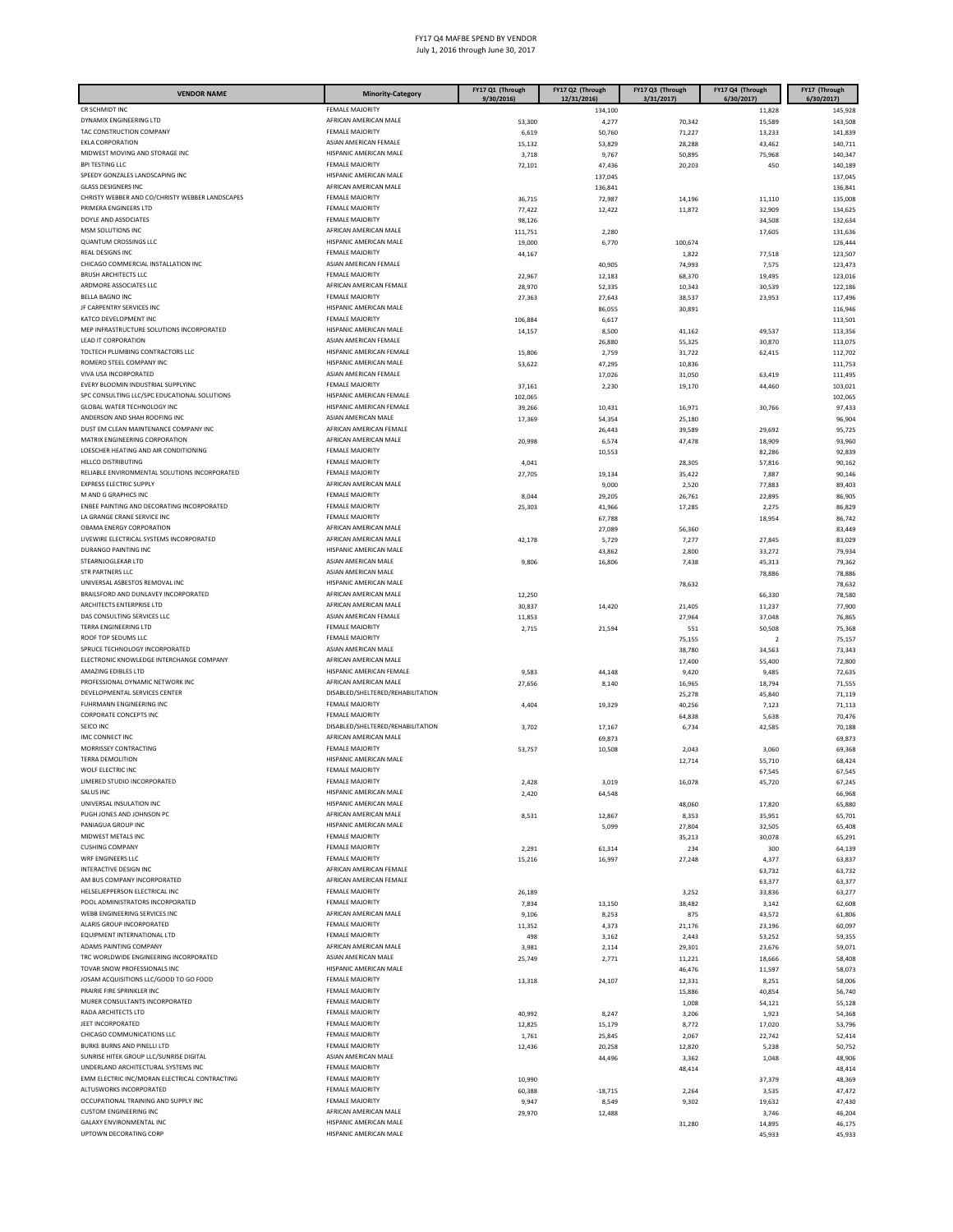| <b>VENDOR NAME</b>                                                                  | <b>Minority-Category</b>                          | FY17 Q1 (Through | FY17 Q2 (Through | FY17 Q3 (Through     | FY17 Q4 (Through    | FY17 (Through<br>6/30/2017 |
|-------------------------------------------------------------------------------------|---------------------------------------------------|------------------|------------------|----------------------|---------------------|----------------------------|
| CJ DISTRIBUTION INC                                                                 | <b>FEMALE MAJORITY</b>                            | 9/30/2016        | 12/31/2016)      | 3/31/2017)<br>11,134 | 6/30/2017<br>34,418 | 45,552                     |
| MBB ENTERPRISES OF CHICAGO INC                                                      | FEMALE MAJORITY                                   |                  |                  | 9,000                | 36,244              | 45,244                     |
| A PRO EXECS LLC                                                                     | AFRICAN AMERICAN FEMALE                           | 12,370           | 5,639            | 12,056               | 14,501              | 44,566                     |
| MOLITE ELECTRIC INC                                                                 | AFRICAN AMERICAN MALE                             |                  |                  |                      | 44,465              | 44,465                     |
| <b>HYGIENEERING INC</b>                                                             | FEMALE MAJORITY                                   | 20,000           | 2,869            | 9,198                | 12,091              | 44,158                     |
| COTTER CONSULTING INC<br>AUTUMN CONSTRUCTION SERVICES INC                           | FEMALE MAJORITY<br>FEMALE MAJORITY                | 3,961<br>16,625  | 4,339<br>27,144  |                      | 35,531              | 43,830<br>43,769           |
| <b>MYLEER CORPORATION</b>                                                           | AFRICAN AMERICAN FEMALE                           | 11,632           | 7,885            |                      | 24,223              | 43,739                     |
| DEN CONSTRUCTION MANAGEMENT LLC DBA DENCO                                           | HISPANIC AMERICAN MALE                            | 7,674            | 4,902            | 15,544               | 15,215              | 43,335                     |
| PROGRESSIVE INDUSTRIES INC                                                          | FEMALE MAJORITY                                   | 7,745            | 9,768            | 11,985               | 13,520              | 43,019                     |
| SIEBERT CONSTRUCTION MILLWORK INC                                                   | FEMALE MAJORITY                                   |                  | 4,050            | 29,031               | 9,100               | 42,181                     |
| WE'RE CLEANING INC                                                                  | AFRICAN AMERICAN FEMALE<br>FEMALE MAJORITY        | 9,478            | 8,169            | 9,979                | 12,036              | 39,661                     |
| CALUMET DECORATING SERVICE INC<br>BRIDGEWAY INCORPORATED                            | DISABLED/SHELTERED/REHABILITATION                 | 24,440           | 785              | 2,625                | 10,571              | 38,421                     |
| <b>GO PROMOTIONS INC</b>                                                            | FEMALE MAJORITY                                   | 14,200           | 8,146<br>2,484   | 17,270               | 12,586<br>21,140    | 38,001<br>37,824           |
| ACACIA FINANCIAL GROUP INC                                                          | <b>FEMALE MAJORITY</b>                            | 15,000           | 7,500            | 7,500                | 7,500               | 37,500                     |
| MILHOUSE ENGINEERING AND CONSTRUCTION INC                                           | AFRICAN AMERICAN MALE                             | 19,364           | 8,232            | 2,581                | 5,357               | 35,534                     |
| G COOPER OIL COMPANY INC                                                            | FEMALE MAJORITY                                   | 34,489           |                  |                      |                     | 34,489                     |
| MIDDLETON CONSTRUCTION CONSULTING OF ILLINOIS LLC                                   | DISABLED/SHELTERED/REHABILITATION                 |                  | 25,300           |                      | 8,875               | 34,175                     |
| ORDAZ CONSTRUCTION AND SUPPLY INC<br>KOI COMPUTERS INCORPORATED                     | HISPANIC AMERICAN FEMALE<br>ASIAN AMERICAN FEMALE | 8,051<br>7,755   | 25,543           | 25,400               |                     | 33,595<br>33,155           |
| SDA CONSULTING INC                                                                  | AFRICAN AMERICAN FEMALE                           |                  | 10,949           | 21,320               |                     | 32,269                     |
| ALACRAN CONTRACTING INC                                                             | ASIAN AMERICAN MALE                               |                  | 31,507           |                      |                     | 31,507                     |
| YOUR PARTNER PROMOTIONS INC                                                         | FEMALE MAJORITY                                   | 13,453           | 773              | 10,229               | 6,395               | 30,850                     |
| CABLE COMMUNICATIONS                                                                | FEMALE MAJORITY                                   | 14,918           |                  | 14,918               |                     | 29,835                     |
| KEYBOARD ENTERPRISES DEVELOPMENT INC                                                | AFRICAN AMERICAN MALE                             |                  |                  | 20,003               | 9,720               | 29,723                     |
| BOSWELL BUILDING CONTRACTORS INC<br>SANCHEZ AND DANIELS AND HOFFMAN LLP             | FEMALE MAJORITY<br>HISPANIC AMERICAN MALE         | 4,243            | 4,500<br>6,020   | 7,449                | 24,503<br>11,034    | 29,003<br>28,745           |
| JORDAN MEDICAL CONSULTANTS/JORDAN SEARCH CONSULTANTS LLC                            | <b>FEMALE MAJORITY</b>                            | 3,000            | 10,500           | 15,000               |                     | 28,500                     |
| THORNTON RAVE CONSTRUCTION LLC                                                      | AFRICAN AMERICAN MALE                             | 27,901           |                  |                      |                     | 27,901                     |
| WANG ENGINEERNG INC                                                                 | ASIAN AMERICAN MALE                               | 8,395            | 18,737           |                      |                     | 27,132                     |
| NOVAREST INC                                                                        | FEMALE MAJORITY                                   |                  | 18,659           |                      | 8,448               | 27,106                     |
| CANDEO CONSULTING INCORPORATED                                                      | <b>FEMALE MAJORITY</b>                            |                  |                  |                      | 27,000              | 27,000                     |
| <b>EVERGREEN SUPPLY CO</b><br>LSL INDUSTRIES INCORPORATED                           | FEMALE MAJORITY<br>ASIAN AMERICAN MALE            | 26,423           |                  |                      | 26,672              | 26,672                     |
| QUERCUS CONSULTING INC                                                              | FEMALE MAJORITY                                   | 5,833            |                  | 11,666               | 8,000               | 26,423<br>25,499           |
| NOVAMED INC                                                                         | ASIAN AMERICAN MALE                               |                  |                  |                      | 25,299              | 25,299                     |
| TAYLOR MADE DESIGN INCORPORATED                                                     | AFRICAN AMERICAN MALE                             |                  |                  | 24,846               |                     | 24,846                     |
| <b>GIVSCO CONSTRUCTION</b>                                                          | AFRICAN AMERICAN MALE                             |                  |                  |                      | 24,731              | 24,731                     |
| AC GENTROL INCORPORATED                                                             | ASIAN AMERICAN MALE                               |                  | 7,774            | 7,774                | 7,774               | 23,322                     |
| <b>ENCORE UNLIMITED LLC</b><br>TERRY GUEN DESIGN ASSOCIATES INC                     | FEMALE MAJORITY<br>ASIAN AMERICAN FEMALE          | 4,918            | 6,893            |                      | 10,985              | 22,796                     |
| PROFASTS INC                                                                        | HISPANIC AMERICAN MALE                            |                  |                  |                      | 21,460<br>21,429    | 21,460<br>21,429           |
| <b>NAK MAN CORP</b>                                                                 | ASIAN AMERICAN MALE                               | 4,699            | 6,267            | 4,348                | 5,456               | 20,770                     |
| WATTS COPY SYSTEMS INC                                                              | FEMALE MAJORITY                                   |                  |                  |                      | 20,062              | 20,062                     |
| JOHNSON LASKY KINDELIN ARCHITECTS                                                   | FEMALE MAJORITY                                   | 4,335            |                  | 13,581               | 1,988               | 19,903                     |
| <b>BROOK ARCHITECTURE INC</b>                                                       | AFRICAN AMERICAN FEMALE                           |                  |                  | 19,633               |                     | 19,633                     |
| TECNICA ENVIRONMENTAL SERVICES INC<br>NURSE AGENCY                                  | HISPANIC AMERICAN MALE<br>FEMALE MAJORITY         |                  | 19,602           |                      |                     | 19,602                     |
| CAROL NAUGHTON AND ASSOCIATES INCORPORATED                                          | FEMALE MAJORITY                                   | 19,375<br>2,966  | 11,016           | 5,152                |                     | 19,375<br>19,133           |
| KCOM TRANSPORT SERVICES INC                                                         | FEMALE MAJORITY                                   |                  |                  |                      | 18,900              | 18,900                     |
| UNIQUE CASEWORK INSTALLATIONS INC                                                   | AFRICAN AMERICAN MALE                             |                  |                  | 18,239               |                     | 18,239                     |
| THINK AND ASSOCIATES INCORPORATED/THINKINC                                          | FEMALE MAJORITY                                   | 9,000            |                  | 9,000                |                     | 18,000                     |
| HANNO WEBER ASSOCIATES ARCHITECTUREURBAN DESIGN                                     | HISPANIC AMERICAN MALE                            |                  |                  |                      | 16,873              | 16,873                     |
| ROGARDS OFFICE PRODU<br>MULTI PRODUCTS DISTRIBUTION INC                             | FEMALE MAJORITY<br>HISPANIC AMERICAN FEMALE       | 6,155            | 809              | 2,620                | 6,937               | 16,521                     |
| <b>GREENE AND LETTS</b>                                                             | AFRICAN AMERICAN FEMALE                           | 16,189<br>13,941 | 1,968            |                      |                     | 16,189<br>15,909           |
| CHEMCO INDUSTRIES INC                                                               | ASIAN AMERICAN MALE                               | 3,447            | 724              | 3,181                | 8,510               | 15,861                     |
| VIXEN CONSTRUCTION INCORPORATED                                                     | FEMALE MAJORITY                                   |                  | 15,689           |                      |                     | 15,689                     |
| YAGLA ENGINEERING SERVICES INC                                                      | FEMALE MAJORITY                                   | 8,121            | 3,582            |                      | 3,385               | 15,088                     |
| PRODUCTION DISTRIBUTION COMPANIES                                                   | AFRICAN AMERICAN MALE                             | 631              | 5,688            | 3,309                | 5,088               | 14,717                     |
| HARDEN GROUP INC/CARIBBEAN GRILL/CG SIGNATURE EVENTS CTRNG<br>BETON CONSTRUCTION CO | AFRICAN AMERICAN MALE<br><b>FEMALE MAJORITY</b>   | 12,193           | 1,371            | 269                  |                     | 13,833                     |
| MID WEST INSTITUTIONAL FOOD DISTRIBUTORS INC/MIDWEST FOODS                          | FEMALE MAJORITY                                   | 11,991<br>441    | 7,257            | 1,573<br>5,566       |                     | 13,564<br>13,264           |
| PYRO INDUSTRIAL SERVICES INCORPORATED                                               | FEMALE MAJORITY                                   | 13,203           |                  |                      |                     | 13,203                     |
| MASSIE MASSIE ASSOCIATES INC                                                        | FEMALE MAJORITY                                   | 1,616            |                  | 10,341               | 1,174               | 13,131                     |
| ORNELAS CONSTRUCTION COMPANY                                                        | HISPANIC AMERICAN MALE                            |                  |                  |                      | 13,100              | 13,100                     |
| CIVIL DESIGN INC                                                                    | FEMALE MAJORITY                                   |                  |                  |                      | 13,050              | 13,050                     |
| SELECT CONTRACTING LLC<br>SOUTHWEST SPRING INC                                      | FEMALE MAJORITY<br>FEMALE MAJORITY                |                  | 1,394            | 9,443                | 12,600<br>1,586     | 12,600<br>12,424           |
| BEST TECHNOLOGY SYSTEMS INC                                                         | ASIAN AMERICAN MALE                               | 12,335           |                  |                      |                     | 12,335                     |
| RW COLLINS CO                                                                       | FEMALE MAJORITY                                   | 12,328           |                  |                      |                     | 12,328                     |
| <b>EVERLIGHTS INCORPORATED</b>                                                      | FEMALE MAJORITY                                   | 7,727            | 1,178            | 2,048                | 1,269               | 12,221                     |
| RHL INSULATION FIRESTOPPING INC                                                     | FEMALE MAJORITY                                   | 8,588            | 3,525            |                      |                     | 12,113                     |
| ONYX ARCHITECTURAL SERVICES INC<br>GARZA KARHOFF ENGINEERING LLC                    | AFRICAN AMERICAN MALE<br>HISPANIC AMERICAN FEMALE |                  | 10,800           | 1,000                |                     | 11,800                     |
| CARNOW CONIBEAR ASSOC LTD                                                           | FEMALE MAJORITY                                   | 10,900           | 7,524            | 3,511                |                     | 11,036<br>10,900           |
| CUSTOM UNDERGROUND INC                                                              | FEMALE MAJORITY                                   |                  |                  | 10,620               |                     | 10,620                     |
| COMMERCIAL CLEANING CONSULTANTS INC                                                 | FEMALE MAJORITY                                   | 10,475           |                  |                      |                     | 10,475                     |
| MCDONOUGHWHITLOW PC                                                                 | FEMALE MAJORITY                                   | 8,003            | 1,800            |                      | 577                 | 10,380                     |
| <b>GARCES PLUMBING CONTRACTORS</b>                                                  | HISPANIC AMERICAN FEMALE                          |                  |                  | 10,174               |                     | 10,174                     |
| ILLINI FIRE EQUIPMENT CO INC<br>MICHEL CONCRETE CONSTRUCTION INC                    | FEMALE MAJORITY<br>FEMALE MAJORITY                |                  |                  | 5,486                | 3,997               | 9,483                      |
| DLV PRINTING SERVICE INCORPORATED                                                   | AFRICAN AMERICAN FEMALE                           | 9,293<br>9,234   |                  |                      |                     | 9,293<br>9,234             |
| <b>MACON RESOURCES INC</b>                                                          | DISABLED/SHELTERED/REHABILITATION                 |                  |                  |                      | 9,171               | 9,171                      |
| MEDICAL EXPRESS AMBULANCE SERVICE INCORPORATED                                      | FEMALE MAJORITY                                   | 1,149            | 35               | 6,074                | 1,758               | 9,017                      |
| MZI BUILDING SERVICES INC/MZI GROUP INC                                             | HISPANIC AMERICAN MALE                            |                  |                  | 9,000                |                     | 9,000                      |
| PROTYPE PRINTING INCORPORATED                                                       | FEMALE MAJORITY                                   | 220              | 240              | 4,915                | 3,624               | 8.999                      |
| SITE DESIGN GROUP LTD<br>UPLAND DESIGN LTD                                          | ASIAN AMERICAN MALE<br>FEMALE MAJORITY            | 1,000            |                  |                      | 7,873               | 8,873                      |
| PHIL STEFANI SIGNATURE EVENTS                                                       | FEMALE MAJORITY                                   | 8,644            |                  |                      | 8,787               | 8,787<br>8,644             |
| <b>GERALEX INC</b>                                                                  | HISPANIC AMERICAN FEMALE                          | 8,365            |                  |                      |                     | 8,365                      |
| FIRE STOP TECHNOLOGIES INC                                                          | FEMALE MAJORITY                                   |                  |                  |                      | 8,354               | 8,354                      |
| BAYSINGER DESIGN GROUP INC                                                          | FEMALE MAJORITY                                   |                  |                  |                      | 8,258               | 8,258                      |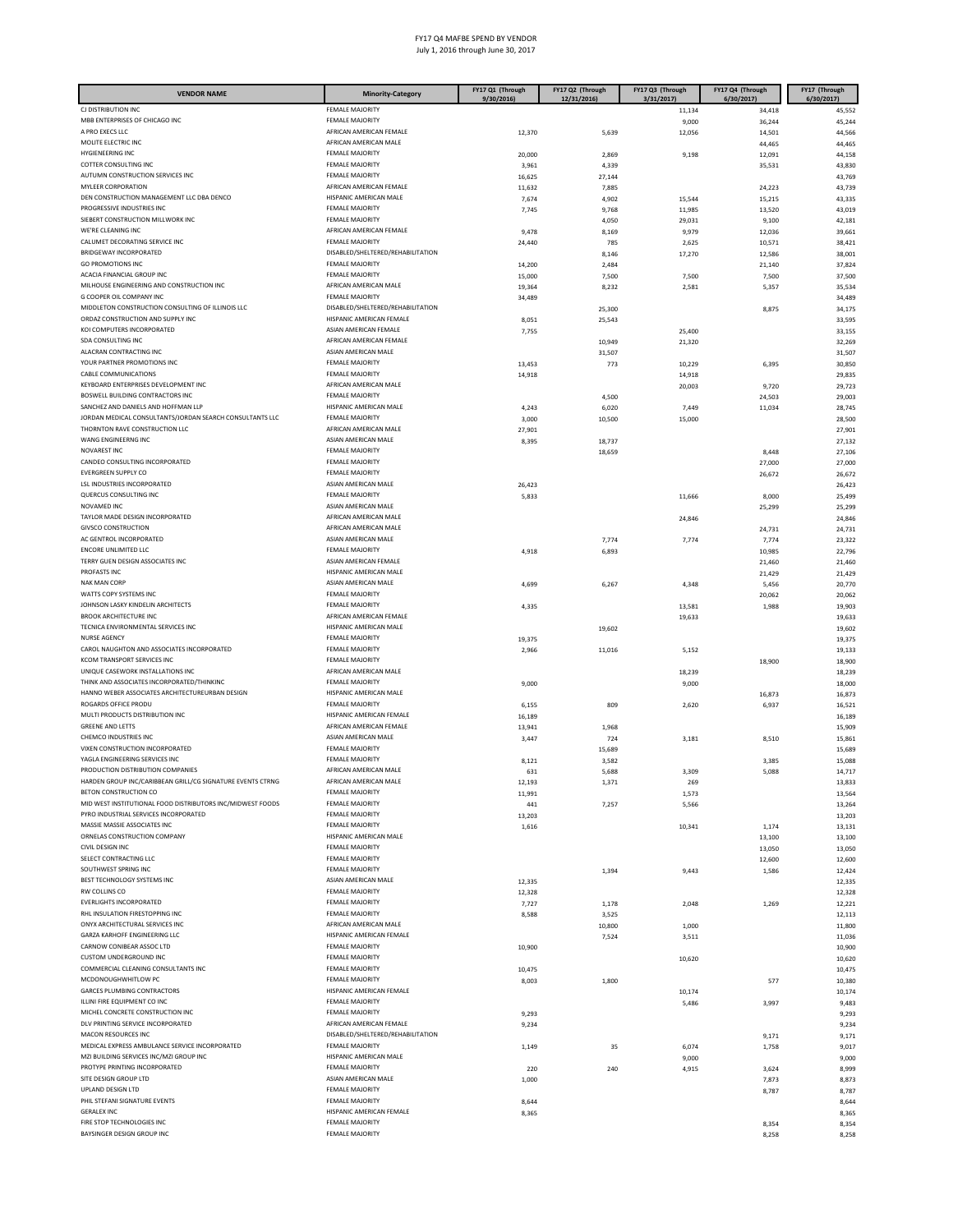| <b>VENDOR NAME</b>                                                                              | <b>Minority-Category</b>                                    | FY17 Q1 (Through | FY17 Q2 (Through     | FY17 Q3 (Through   | FY17 Q4 (Through   | FY17 (Through       |
|-------------------------------------------------------------------------------------------------|-------------------------------------------------------------|------------------|----------------------|--------------------|--------------------|---------------------|
| LESTER AND ROSALIE ANIXTER CENTER                                                               | DISABLED/SHELTERED/REHABILITATION                           | 9/30/2016)       | 12/31/2016)<br>1,440 | 3/31/2017<br>3,960 | 6/30/2017<br>2,832 | 6/30/2017)<br>8,232 |
| <b>ACTION BAG COMPANY</b>                                                                       | <b>FEMALE MAJORITY</b>                                      | 1,850            | 2,627                | 1,504              | 2,205              | 8,185               |
| HI TEK ENVIRONMENTAL INC/STAT ANALYSIS CORP                                                     | ASIAN AMERICAN MALE                                         | 1,525            | 1,000                | 2,031              | 3,170              | 7,726               |
| EXPRESS BUSINESS PRODUCTS LLC<br>ACCURATE BIOMETRICS INCORPORATED                               | <b>FEMALE MAJORITY</b><br>FEMALE MAJORITY                   |                  |                      |                    | 7,712              | 7,712               |
| <b>BCE INC</b>                                                                                  | ASIAN AMERICAN MALE                                         | 1,555<br>4,247   | 4,583                | 1,077<br>3,293     | 405                | 7,620<br>7,540      |
| EXTENDED HOME LIVING SERVICES INCORPORATED                                                      | <b>FEMALE MAJORITY</b>                                      | 4,550            |                      | 2,500              | 450                | 7,500               |
| <b>K S ENGINEERS INC</b>                                                                        | ASIAN AMERICAN MALE                                         |                  |                      | 7,500              |                    | 7,500               |
| ONYX COMMUNITY SOLUTIONS LLC<br>HUGH LIGHTING DESIGN LLC                                        | AFRICAN AMERICAN MALE<br>ASIAN AMERICAN MALE                | 7,500            |                      |                    |                    | 7,500               |
| <b>FORWARD SPACE</b>                                                                            | <b>FEMALE MAJORITY</b>                                      | 1,555            | 784                  | 3,920              | 1,192<br>7,135     | 7,451<br>7,135      |
| NEAL AND LEROY LLC                                                                              | AFRICAN AMERICAN MALE                                       |                  |                      |                    | 7,088              | 7,088               |
| EVERYTHING DIVISION 12 INC                                                                      | FEMALE MAJORITY                                             |                  |                      |                    | 7,000              | 7,000               |
| COMMUNITY SUPPORT SYSTEMS<br>CENTRAL ILLINOIS HSSINC                                            | DISABLED/SHELTERED/REHABILITATION<br><b>FEMALE MAJORITY</b> |                  | 1,890                | 1,890              | 3,150              | 6,930               |
| SANCHEZ PAVING COMPANY INC                                                                      | HISPANIC AMERICAN MALE                                      | 6,775<br>6,680   |                      |                    |                    | 6,775<br>6,680      |
| ASHLAUR CONSTRUCTION INC                                                                        | AFRICAN AMERICAN MALE                                       | 6,320            |                      |                    |                    | 6,320               |
| <b>LINIEN PROMOTIONS INC</b>                                                                    | <b>FEMALE MAJORITY</b>                                      | 2,894            | 2,345                | 366                | 678                | 6,282               |
| INTERNATIONAL TEST BALANCE INC                                                                  | <b>FEMALE MAJORITY</b>                                      | 4,800            |                      | 1,451              |                    | 6,251               |
| LEVEL1 GLOBAL SOLUTIONS LLC<br><b>GSG CONSULTANTS INC</b>                                       | AFRICAN AMERICAN MALE<br>HISPANIC AMERICAN MALE             |                  |                      |                    | 6,105              | 6,105               |
| HIGH RISE SECURITY                                                                              | HISPANIC AMERICAN MALE                                      |                  |                      | 5,919<br>1,314     | 4,599              | 5,919<br>5,913      |
| WINDY CITY MAINTENANCE INC                                                                      | HISPANIC AMERICAN MALE                                      | 5,882            |                      |                    |                    | 5,882               |
| PHOENIX BUSINESS SOLUTIONS LLC                                                                  | FEMALE MAJORITY                                             | 3,484            |                      |                    | 2,318              | 5,802               |
| TABITHA VENTURES INC                                                                            | AFRICAN AMERICAN MALE                                       | 5,601            |                      |                    |                    | 5,601               |
| <b>GRANT LAW LLC</b><br>AUDREY J WEINSTEIN DBA A WEINSTEIN AND ASSOCIATES                       | AFRICAN AMERICAN MALE<br>FEMALE MAJORITY                    | 391<br>2,737     | 696                  | 656<br>488         | 3,852              | 5,594               |
| PERFORMANCE MECHANICAL CONTRACTORS INC                                                          | FEMALE MAJORITY                                             | 2,324            | 1,275<br>1,023       | 2,000              | 1,066              | 5,566<br>5,347      |
| MAESTROS VENTURES LLC                                                                           | HISPANIC AMERICAN MALE                                      |                  | 5,333                |                    |                    | 5,333               |
| PMJ ENTERPRISES INC                                                                             | HISPANIC AMERICAN MALE                                      |                  |                      | 5,244              |                    | 5,244               |
| <b>D AND B CONSTRUCTION</b>                                                                     | AFRICAN AMERICAN MALE                                       |                  | 1,120                | 3,880              |                    | 5,000               |
| POWER ONE SUPPLY INC<br>RD MCMILLEN ENTERPRISES INCORPORATED                                    | AFRICAN AMERICAN MALE<br>FEMALE MAJORITY                    | 4,965<br>1,658   | 1,110                | 616                | 1,365              | 4,965<br>4,748      |
| ROYAL CRANE SERVICE INCORPORATED                                                                | HISPANIC AMERICAN MALE                                      | 4,625            |                      |                    |                    | 4,625               |
| CRYSTAL CHEM INCORPORATED                                                                       | ASIAN AMERICAN FEMALE                                       | 1,165            | 1,675                | 805                | 870                | 4,515               |
| MULTILINGUAL CONNECTIONS LLC                                                                    | FEMALE MAIORITY                                             |                  | 2,411                | 781                | 1,297              | 4,488               |
| FULL CANVAS HEATING AND AIR CONDITIONING<br>CONSTRUCTION CAD SOLUTIONS                          | AFRICAN AMERICAN MALE<br>AFRICAN AMERICAN MALE              | 4,279            |                      |                    |                    | 4,279               |
| DIRECTIONS UNLIMITED INC/PROMOPARTNERS                                                          | <b>FEMALE MAJORITY</b>                                      | 4,164            | 1,611                | 702                | 1,847              | 4,164<br>4,160      |
| REFLECTION WINDOW COMPANY LLC                                                                   | HISPANIC AMERICAN MALE                                      |                  | 4,000                |                    |                    | 4,000               |
| <b>LASER INNOVATIONS INC</b>                                                                    | DISABLED/SHELTERED/REHABILITATION                           | 628              | 448                  |                    | 2,865              | 3,941               |
| IMPACT SOLUTIONS INC                                                                            | <b>FEMALE MAJORITY</b>                                      |                  |                      |                    | 3,938              | 3,938               |
| NAVARETTE INDUSTRIES<br>RICHARDS GRAPHIC COMMUNICATIONS INC                                     | HISPANIC AMERICAN MALE<br>FEMALE MAJORITY                   | 3,882            |                      |                    |                    | 3,882               |
| IYA FOODS LLC                                                                                   | AFRICAN AMERICAN FEMALE                                     |                  | 1,295<br>1,599       | 2,456<br>1,738     |                    | 3,751<br>3,336      |
| MJB DECORATINGINC                                                                               | FEMALE MAJORITY                                             |                  |                      |                    | 3,139              | 3,139               |
| CYLA DESIGN ASSOCIATES INC                                                                      | <b>FEMALE MAJORITY</b>                                      | 1,860            | 1,248                |                    |                    | 3,108               |
| LIN ENGINEERING LTD                                                                             | ASIAN AMERICAN MALE                                         |                  |                      | 3,105              |                    | 3,105               |
| MIND YOUR MANNERS/WILLIAM EVERETT GROUP<br>WOODLAND VALUATION SERVICES LLC/APPRAISAL ASSOCIATES | AFRICAN AMERICAN FEMALE<br><b>FEMALE MAJORITY</b>           | 3,000            |                      | 3,000              |                    | 3,000<br>3,000      |
| ACTIVE ELECTRICAL SUPPLY COMPANY INC                                                            | <b>FEMALE MAJORITY</b>                                      |                  |                      |                    | 2,958              | 2,958               |
| <b>KSID INTERIORS INC</b>                                                                       | FEMALE MAJORITY                                             |                  |                      |                    | 2,846              | 2.846               |
| <b>DLV PRINTING SERVICE</b>                                                                     | AFRICAN AMERICAN FEMALE                                     | 2,774            |                      |                    |                    | 2,774               |
| MICRO CITY<br>STILES OFFICE SOLUTIONS INC                                                       | ASIAN AMERICAN MALE<br>FEMALE MAJORITY                      |                  |                      |                    | 2,700              | 2,700               |
| EC PURDY AND ASSOCIATES                                                                         | ASIAN AMERICAN FEMALE                                       | 2,600            |                      |                    | 2,500              | 2,600<br>2,500      |
| UCP LAND OF LINCOLN                                                                             | DISABLED/SHELTERED/REHABILITATION                           |                  | 1,322                |                    | 1,130              | 2,452               |
| ANZY SUPPLY INC                                                                                 | <b>FEMALE MAJORITY</b>                                      | 2,331            |                      |                    |                    | 2,331               |
| LAKE SHORE BUSINESS FORMS CO<br>LANDSCAPE SOLUTIONS LLC                                         | <b>FEMALE MAJORITY</b>                                      | 677              |                      |                    | 1,493              | 2,170               |
| BOYE JANITORIAL SERVICE                                                                         | <b>FEMALE MAJORITY</b><br>AFRICAN AMERICAN MALE             |                  |                      | 975                | 2,000<br>975       | 2,000<br>1,950      |
| AUTOMATIC DOORS INC                                                                             | <b>FEMALE MAJORITY</b>                                      | 1,913            |                      |                    |                    | 1,913               |
| AMMONS TRANSPORATATION SERVICES INC                                                             | AFRICAN AMERICAN MALE                                       | 1,865            |                      |                    |                    | 1,865               |
| PROGRESSIVE ELECTRIC INC                                                                        | <b>FEMALE MAJORITY</b>                                      |                  |                      |                    | 1,802              | 1,802               |
| ELIZABETH A BLANKENSHIP DBA BPI TESTING LLC<br>SINGH AND ASSOCIATES INC                         | FEMALE MAJORITY<br>ASIAN AMERICAN MALE                      |                  | 1,800                |                    |                    | 1,800               |
| HJKESSLER ASSOCIATES INC                                                                        | <b>FEMALE MAJORITY</b>                                      | 1,800<br>1,738   |                      |                    |                    | 1,800<br>1,738      |
| HH OFFICE INCORPORATED/ROGARDS OFFICE PLUS                                                      | FEMALE MAJORITY                                             |                  | 78                   | 1,640              |                    | 1,718               |
| THG FOODS INC/FOUR COURSES CATERING                                                             | AFRICAN AMERICAN MALE                                       |                  |                      |                    | 1,628              | 1,628               |
| RINGOLD FINANCIAL MANAGEMENT SERVICES INC                                                       | AFRICAN AMERICAN FEMALE                                     | 1,500            |                      |                    |                    | 1,500               |
| DATA MEDIA PRODUCTS INC<br>EMED MEDICAL COMPANY                                                 | FEMALE MAJORITY<br>AFRICAN AMERICAN MALE                    | 1,488            |                      |                    |                    | 1,488               |
| TETRA MEDICAL SUPPLY CORP                                                                       | FEMALE MAJORITY                                             | 330              | 123                  | 1,442<br>592       | 325                | 1,442<br>1,370      |
| GRACE ENTERPRISES INC/GRACE PRINTING AND MAILING                                                | ASIAN AMERICAN MALE                                         | 215              | 1,095                |                    |                    | 1.310               |
| <b>LATINO EXPRESS INC</b>                                                                       | HISPANIC AMERICAN MALE                                      | 1,300            |                      |                    |                    | 1,300               |
| HANSON INFORMATION SYSTEMS INCORPORATED<br>NETA SCIENTIFIC INC                                  | FEMALE MAJORITY<br>AFRICAN AMERICAN FEMALE                  | 210              | 204                  | 583                | 270                | 1,266               |
| J AVE DEVELOPMENT INC                                                                           | HISPANIC AMERICAN MALE                                      |                  |                      |                    | 1,216<br>1,200     | 1,216<br>1,200      |
| <b>STUDIO GANG ARCHITECTS</b>                                                                   | <b>FEMALE MAJORITY</b>                                      | 1,185            |                      |                    |                    | 1,185               |
| RENARD LIMITED LLC/SHRED AUTHORITY                                                              | AFRICAN AMERICAN MALE                                       | 25               |                      |                    | 1,025              | 1,050               |
| <b>GSG MATERIAL TESTING INC</b>                                                                 | HISPANIC AMERICAN MALE                                      | 1,020            |                      |                    |                    | 1,020               |
| SUMMER ALEXANDER RESEARCH INC<br>OMAR MEDICAL SUPPLIES INCORPORATED                             | AFRICAN AMERICAN FEMALE<br>AFRICAN AMERICAN MALE            |                  | 1,000                |                    |                    | 1,000               |
| <b>BOEMAN DESIGN LLC</b>                                                                        | FEMALE MAJORITY                                             | 900              | 374                  | 306                | 238                | 918<br>900          |
| NASAW DOUGLASS AND ASSOC LTD/MCFARLANE DOUGLASS AND COMPAN                                      | HISPANIC AMERICAN MALE                                      | 894              |                      |                    |                    | 894                 |
| R D MCMILLEN ENTERPRIS                                                                          | <b>FEMALE MAJORITY</b>                                      |                  |                      |                    | 886                | 886                 |
| <b>BLUE CAB CO</b>                                                                              | <b>FEMALE MAJORITY</b>                                      | 871              |                      |                    |                    | 871                 |
| GLOBE MEDICAL SURGICAL SUPPLY<br>IMPRESS PRINTING AND DESIGN                                    | ASIAN AMERICAN MALE<br>HISPANIC AMERICAN MALE               |                  | 822                  |                    |                    | 822                 |
| MIDWEST FOODS                                                                                   | <b>FEMALE MAJORITY</b>                                      | 790              |                      | 543                |                    | 790<br>543          |
| GREENWOOD INC/SUNSET FUNERAL HOME                                                               | <b>FEMALE MAJORITY</b>                                      | 541              |                      |                    |                    | 541                 |
| <b>EFFICIENCY REPORTING</b>                                                                     | FEMALE MAJORITY                                             |                  | 240                  |                    | 300                | 540                 |
| QURIOSITY PRODUCTIONS LLC<br>STITCH ME LLC                                                      | AFRICAN AMERICAN MALE<br>AFRICAN AMERICAN FEMALE            |                  | 500                  |                    | 500                | 500<br>500          |
|                                                                                                 |                                                             |                  |                      |                    |                    |                     |